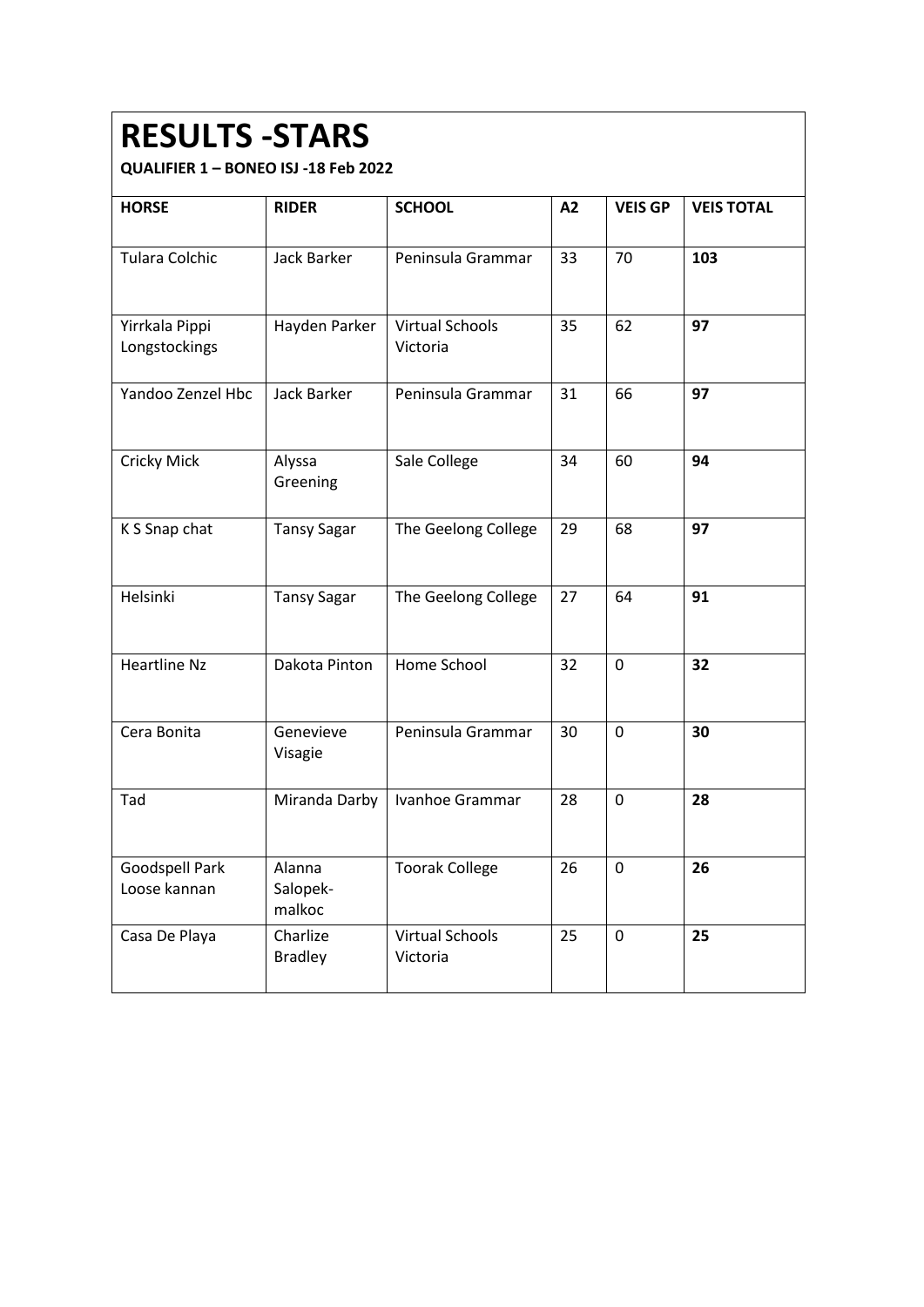### **RESULTS - ADVANCED**

| <b>HORSE</b>          | <b>RIDER</b>              | <b>SCHOOL</b>                          | A2 | <b>VEIS GP</b> | <b>VEIS TOTAL</b> |
|-----------------------|---------------------------|----------------------------------------|----|----------------|-------------------|
| Myridersnota Roxstar  | Hayden Parker             | Virtual Schools<br>Victoria            | 34 | 62             | 96                |
| Mobile App            | Harley<br>McNaughton      | No school *                            | 31 | 60             | 91                |
| Corocat Xtreme        | Dakota Pinton             | Home School                            | 35 | 52             | 87                |
| Vakarra Calisto       | Ruby Johnstone            | <b>Toorak College</b>                  | 26 | 66             | 92                |
| Pride Of Gold         | Amelia Tsilfidis          | Melbourne<br>Girls Grammar             | 32 | 54             | 86                |
| Carabel P             | Molly Lawrence            | <b>Toorak College</b>                  | 29 | 58             | 87                |
| Moon Day              | Alice Darby               | Ivanhoe<br>Grammar                     | 28 | 56             | 84                |
| Punching In A dream   | La'moza Velisha           | Kardinia<br>International<br>College   | 33 | 46             | 79                |
| Sol Invictus          | Alanna Salopek-<br>malkoc | <b>Toorak College</b>                  | 21 | 68             | 89                |
| Iceman                | Amber Balazs-<br>ashman   | The Gordon                             | 30 | 48             | 78                |
| Mucho Mucho Deniro    | Alice Lawrence            | <b>Toorak College</b>                  | 18 | 70             | 88                |
| Astro Nzph            | <b>Tahlia Pursell</b>     | <b>St Pauls</b><br>Anglican<br>Grammar | 27 | 50             | 77                |
| Goodspell Park Costin | Evanna Salopek-<br>malkoc | Peninsula<br>Grammar                   | 19 | 64             | 83                |
| Ted                   | Ava Kennedy               | Dromana<br>College                     | 24 | 44             | 68                |
| Kanumera Butterfly    | Charli Murfett            | Home School                            | 25 | 42             | 67                |
| Apache Walk           | Jack Eastley              | Nagle college                          | 23 | 38             | 61                |
| Chief Brody           | <b>Alyssa Greening</b>    | Sale College                           | 15 | 40             | 55                |
| Marmalade             | Lucy Boorack              | The Geelong<br>College                 | 22 | $\mathbf 0$    | 22                |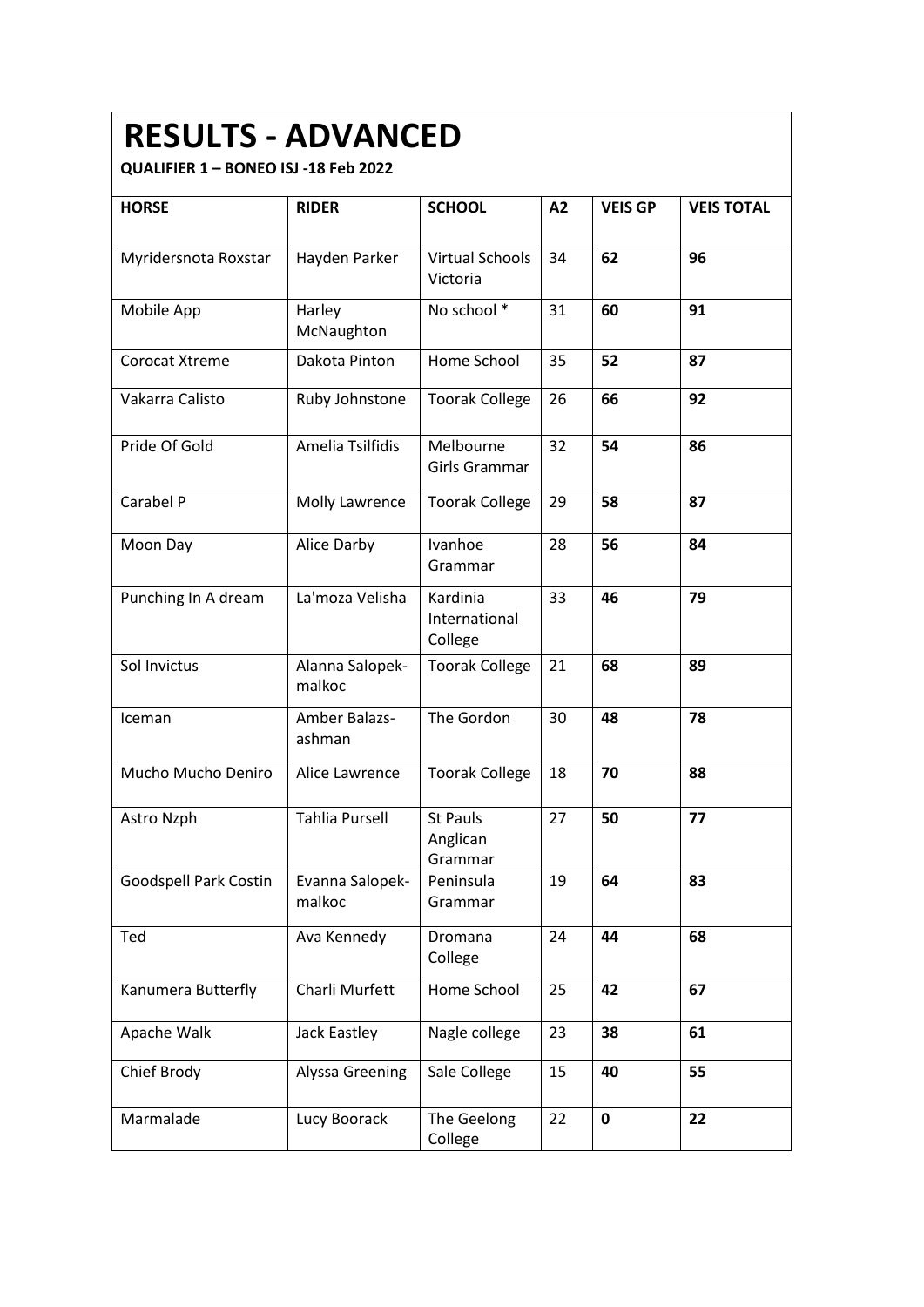| Cil Dara Churchill         | Dakota Pinton  | Home School           | 20 | 0          | 20 |
|----------------------------|----------------|-----------------------|----|------------|----|
| <b>Snowy River Nutwood</b> | Zara Yunghanns | Assumption            | 17 | 0          | 17 |
| <b>Holly Higgins</b>       | Zali Gosling   | st Margarets<br>show  | 16 | 0          | 16 |
| Diamond B Conseal          | Avril Charman  | Haileybury<br>College | 0  | <b>DNS</b> |    |
| Mr Ali                     | Alice Lawrence | <b>Toorak College</b> | 0  | <b>DNS</b> |    |

### **RESULTS - INTERMEDIATE**

| <b>HORSE</b>              | <b>RIDER</b>          | <b>SCHOOL</b>                | A2 | <b>VEIS GP</b> | <b>VEIS TOTAL</b> |
|---------------------------|-----------------------|------------------------------|----|----------------|-------------------|
| Dingmac Disco. King       | Zara Adnams           | <b>Toorak College</b>        | 35 | 70             | 105               |
| Jaybee Tarak              | Darby Beadel          | Chairo Christian<br>College  | 33 | 68             | 101               |
| Emcee Holly Go lightly    | Joel Lamb             | Gippsland<br>Grammar         | 34 | 66             | 100               |
| Volador                   | Olivia Osborne        | <b>Toorak College</b>        | 28 | 64             | 92                |
| Laurel Glen Brandy<br>man | Ella Mccann           | The Geelong<br>College       | 25 | 62             | 87                |
| Lexi                      | Sophie Wall           | braemar college              | 26 | 56             | 82                |
| Eye Catcher               | Anabelle<br>Klintberg | Firbank Grammar              | 30 | 46             | 76                |
| Rockman                   | Hannah Bonella        | Elisabeth Murdoch<br>College | 31 | 42             | 73                |
| Jp Bennetto               | Sophie<br>Melbourne   | <b>Toorak College</b>        | 21 | 60             | 81                |
| You got me rocking        | Seth Staley           | Padua College                | 32 | 36             | 68                |
| Its Lux Nitro             | Caitlyn Duncan        | Mullauna College             | 20 | 58             | 78                |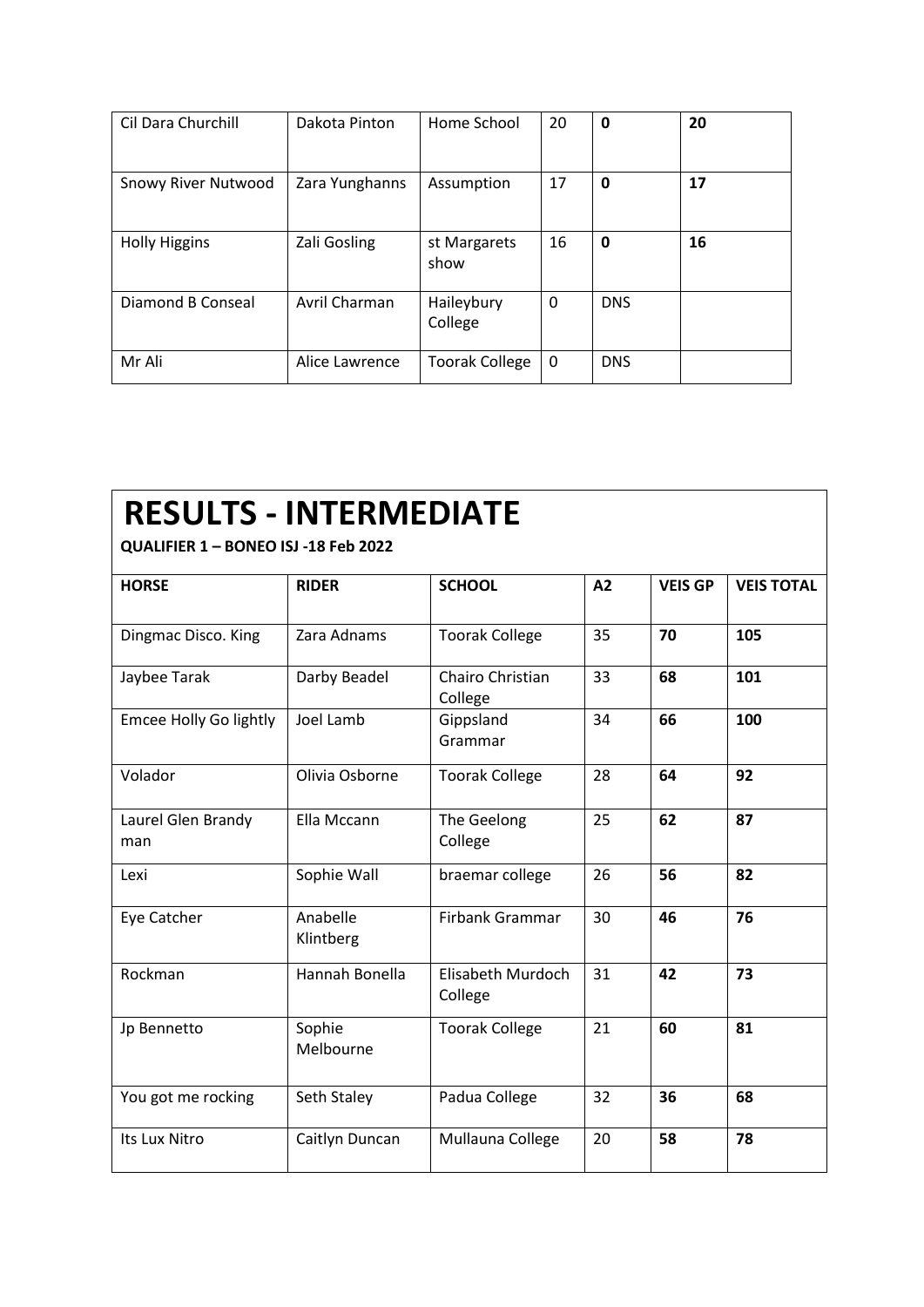| Kirby Park Irish one       | Chloe Mcfarlane           | <b>Toorak College</b>                         | 27          | 40         | 67 |
|----------------------------|---------------------------|-----------------------------------------------|-------------|------------|----|
| <b>Perfect Partner</b>     | Chiara Stuart             | Peninsula Grammar                             | 19          | 54         | 73 |
| Phillipa Day               | Miranda Darby             | Ivanhoe Grammar                               | 22          | 48         | 70 |
| Isle of New Norfolk        | Alexah Robinson           | Kardinia<br>International                     | 29          | 32         | 61 |
| <b>Tamleugh Red</b>        | <b>William Tucker</b>     | Salesian College<br>Sunbury                   | 18          | 52         | 70 |
| Spring Creek Pattern       | <b>Beau Cottrell</b>      | <b>Catholic College</b><br>Sale               | 15          | 50         | 65 |
| Fedexpress                 | <b>Tahlia Pursell</b>     | St Pauls Anglican<br>Grammar                  | 18          | 38         | 56 |
| Catch Me A cougar          | Lucah Alexander           | <b>Sacred Heart</b><br><b>College Geelong</b> | 23          | 28         | 51 |
| <b>Rich Reliance</b>       | Charli Murfett            | Home School                                   | 11          | 44         | 55 |
| Get Rhythm                 | Lucy Borrack              | The Geelong<br>College                        | 24          | 16         | 40 |
| Lane End Mac               | <b>Emmy Fraser</b>        | <b>Ballarat Clarendon</b><br>College          | 14          | 34         | 48 |
| <b>Stately Impression</b>  | Pip Crawford              | Geelong Grammar<br>School                     | 13          | 24         | 37 |
| <b>Bel Amour</b>           | Bianca Lyne               | <b>Flinders CCC</b>                           | 9           | 30         | 39 |
| Springin Matilda           | Joel Lamb                 | Gippsland<br>Grammar                          | 16          | 16         | 32 |
| Aph Andre                  | Olivia Jackson            | Our Lady of the<br>Sacred Heart               | 12          | 20         | 32 |
| Epona D'artagnan           | Sophie Dillon             | Mount Lilydale<br>Mercy College               | 8           | 26         | 34 |
| Repertoire                 | Evanna Salopek-<br>malkoc | Peninsula Grammar                             | 10          | 22         | 32 |
| Shady Creek<br>Toblerone   | Madeleine<br>Leonard      | Haileybury College                            | $\mathbf 0$ | 18         | 18 |
| <b>Blurred Lines</b>       | Genevieve Visagie         | Peninsula Grammar                             | 0           | <b>DNS</b> |    |
| <b>Impact Mickey Mouse</b> | Zara Sterley              | St Pauls Anglican<br>Grammar                  | 0           | <b>DNS</b> |    |
| Gangitano Zee              | Lucy Coventry             | <b>Toorak College</b>                         | 0           | <b>DNS</b> |    |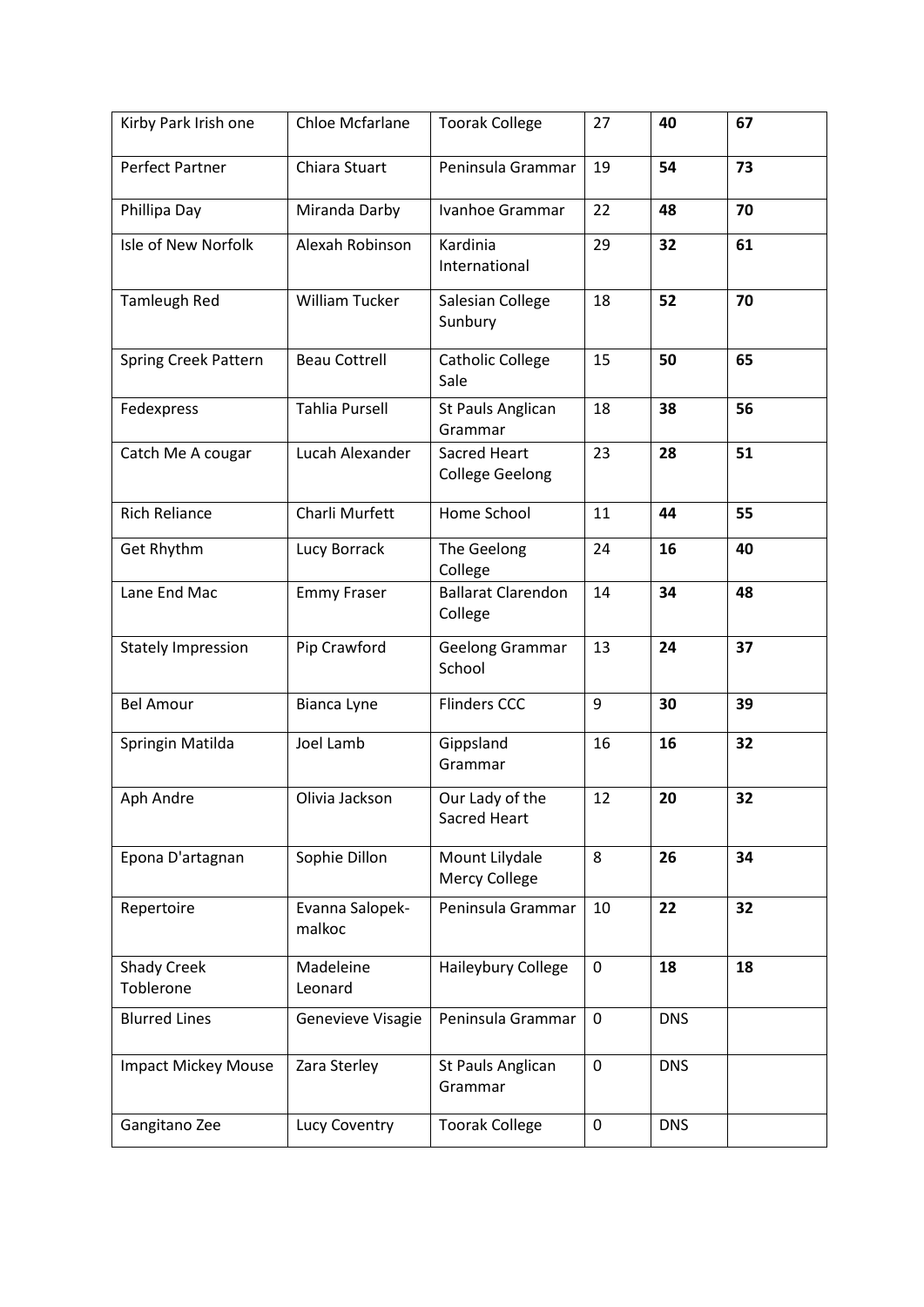### **RESULTS - PROGRESSIVE**

| <b>HORSE</b>                | <b>RIDER</b>            | <b>SCHOOL</b>                                 | A2             | <b>VEIS GP</b> | <b>VEIS TOTAL</b> |
|-----------------------------|-------------------------|-----------------------------------------------|----------------|----------------|-------------------|
| Elcarium Starlight          | Zara Adnams             | <b>Toorak College</b>                         | 35             | 66             | 101               |
| Sweetwood Valley<br>Firefly | <b>Gabriel Smith</b>    | Newhaven College                              | 30             | 64             | 94                |
| <b>Charlton Veeza</b>       | Pearl Hodson            | Haileybury College                            | 25             | 62             | 87                |
| Rodd & Gunn                 | Mitchell Johnston       | St Pauls Anglican<br>Grammar                  | 28             | 50             | 78                |
| <b>Casino Nights</b>        | Tayla Anderson          | Elizabeth Murdoch<br>College                  | 33             | 40             | 73                |
| Watch My Style              | Jaelina Kiley           | Home School                                   | 34             | 36             | 70                |
| Jardine Countdown           | Chloe A'herne           | Marist sion college                           | 22             | 58             | 80                |
| Lakevale Tarwyn             | Xanthe Wade             | Gippsland<br>Grammar                          | 32             | 38             | 70                |
| Equineaffair Harlequin      | <b>Bliss Vandenberg</b> | Caulfield Grammar<br>School                   | 27             | 42             | 69                |
| Rimondi D                   | Tayla Anderson          | Elizabeth Murdoch<br>College                  | 12             | 70             | 82                |
| Windward Kiri               | <b>Sunday Borrack</b>   | The Geelong<br>College                        | 29             | 34             | 63                |
| Tally-ho Primrose           | Zara Adnams             | <b>Toorak College</b>                         | 11             | 68             | 79                |
| Dark Edge                   | Lily Chadd              | Balcombe<br>Grammar                           | 18             | 54             | 72                |
| Finch Farm Tarantino        | <b>Ebony Beecroft</b>   | korumburra<br>secondary                       | 14             | 56             | 70                |
| Alanavee Kesari             | <b>Alice Davies</b>     | Ivanhoe Grammar                               | 31             | 20             | 51                |
| <b>Grand Ridge Murray</b>   | Anastazia Drake         | Genazzano FCJ<br>College                      | 16             | 48             | 64                |
| Keltern Flash               | <b>Harrison Wessel</b>  | <b>St Patrick's Primary</b><br>School Kilmore | 17             | 46             | 63                |
| Harlequin                   | Ella Berry              | Newhaven College                              | 23             | 30             | 53                |
| <b>River Song</b>           | Amy Bennett             | Padua College                                 | $\overline{7}$ | 60             | 67                |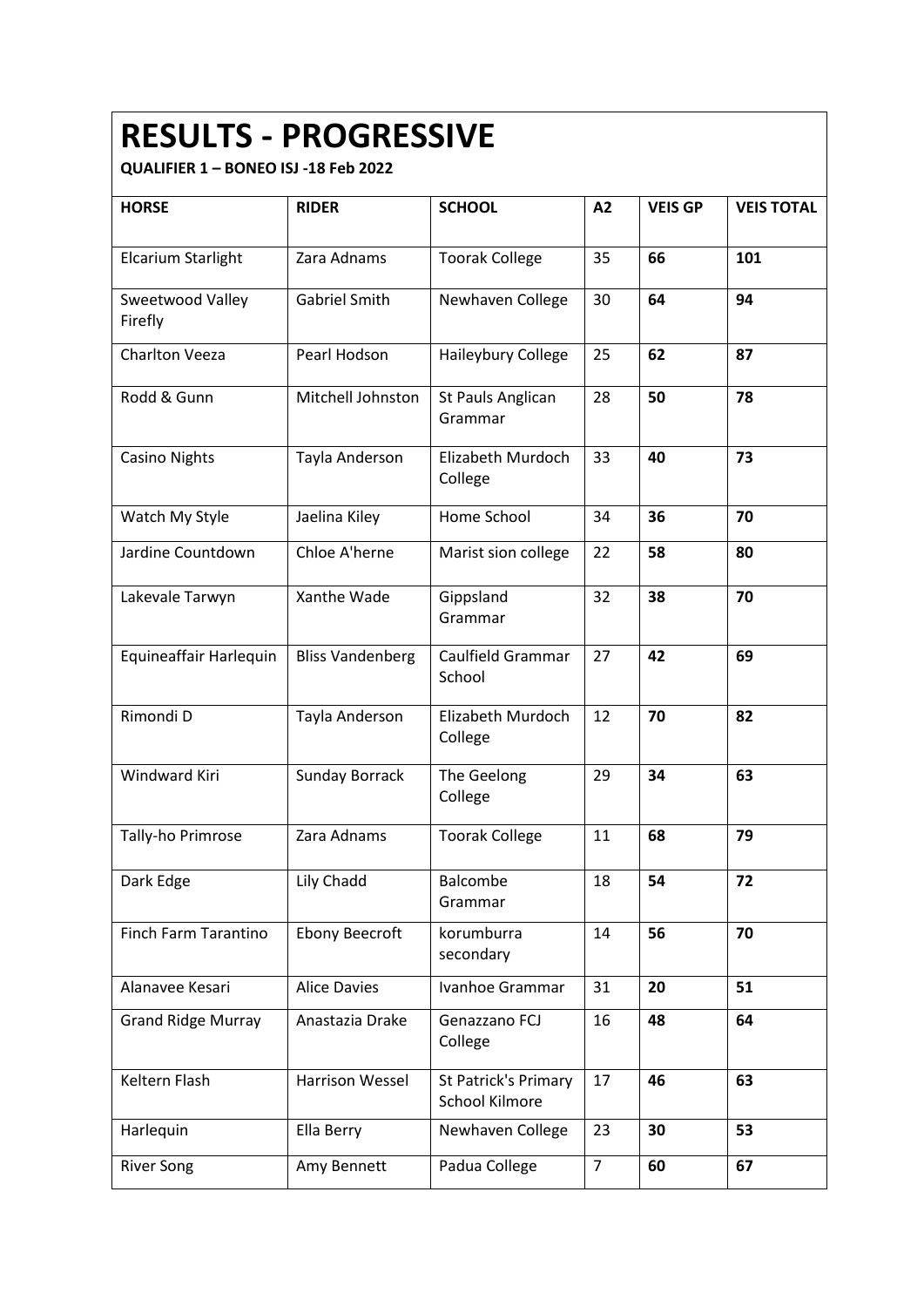| <b>Red Rue</b>                      | Pearl Hodson            | Haileybury College                                   | 19             | 32              | 51 |
|-------------------------------------|-------------------------|------------------------------------------------------|----------------|-----------------|----|
| Captainmacgaw                       | Amy Dickins             | Mirboo north<br>secondary college                    | 24             | 18              | 42 |
| <b>Tane Mahuta</b>                  | Lucy Borrack            | The Geelong<br>College                               | 10             | 44              | 54 |
| <b>Bradgate Park</b><br>Grafenhurst | <b>Cameron Dougall</b>  | Peninsula Grammar                                    | 20             | 22              | 42 |
| Lv Jimmy Choo                       | Harley<br>Mcnaughton    | Beaconhills college                                  | $\overline{3}$ | 52              | 55 |
| Espresso Martini                    | Clementine<br>Harvey    | <b>Flinders CCC</b>                                  | 15             | 28              | 43 |
| Lexi                                | Lily Hustwaite          | <b>Toorak College</b>                                | 26             | $\mathbf 0$     | 26 |
| <b>Bingara Star Attraction</b>      | Clementine<br>Thomson   | Kardinia<br>International<br>College                 | 21             | $6\phantom{1}6$ | 27 |
| <b>Miss Demenor</b>                 | Ava Harrington          | Nambrok-Denison                                      | 8              | 24              | 32 |
| Cinda                               | Samantha Rewuk          | Balcombe<br>Grammar                                  | 5              | 26              | 31 |
| Blu                                 | <b>Gabriel Smith</b>    | Newhaven College                                     | 9              | 14              | 23 |
| Raphaella                           | Liliana Finn            | The Geelong<br>College                               | 13             | $\mathbf{0}$    | 13 |
| Dusk Till Dawn                      | Lana Schulenburg        | <b>Toorak College</b>                                | $\mathbf{1}$   | 16              | 17 |
| Garnet Vanquish                     | <b>Harrison Wessel</b>  | <b>St Patrick's Primary</b><br><b>School Kilmore</b> | $\overline{4}$ | 10              | 14 |
| Harley's Blue<br>Moonshine          | Alexah Robinson         | Kardinia<br>International<br>College                 | 6              | 6               | 12 |
| Churtilla                           | Poppy Spencer-<br>pitts | <b>Flinders CCC</b>                                  | $\overline{2}$ | 12              | 14 |
| <b>Tulara Twilight</b>              | <b>Tansy Sagar</b>      | The Geelong<br>College                               | 0              | 6               | 6  |
| <b>Cavallo Park Express</b>         | <b>Ebony Campbell</b>   | Peninsula Grammar                                    | $\Omega$       | <b>DNS</b>      |    |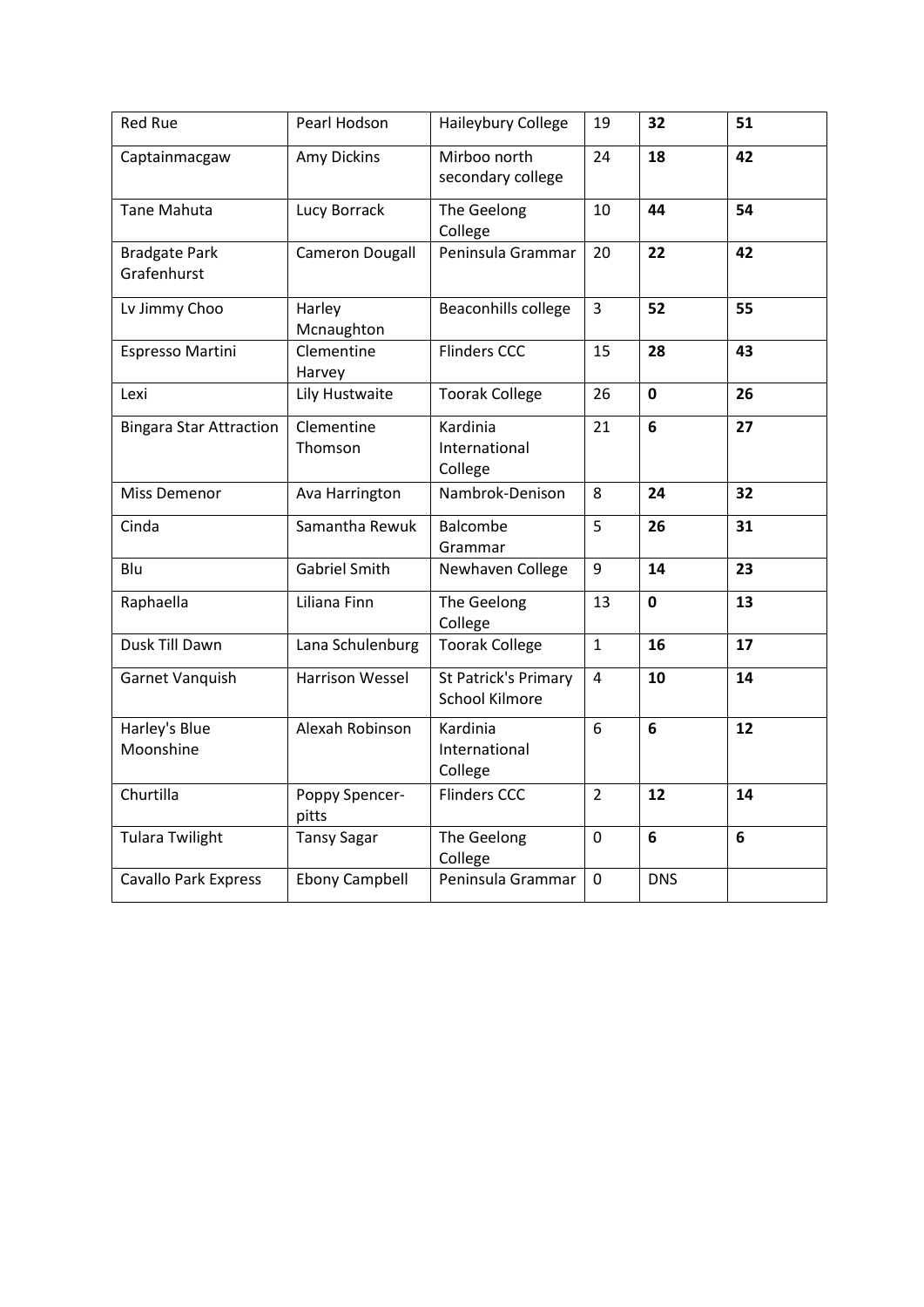### **RESULTS - IMPROVERS**

| <b>HORSE</b>                       | <b>RIDER</b>              | <b>SCHOOL</b>                            | A2 | <b>VEIS GP</b> | <b>VEIS TOTAL</b> |
|------------------------------------|---------------------------|------------------------------------------|----|----------------|-------------------|
| Maple                              | Hannah Lionnet            | Padua College                            | 35 | 68             | 103               |
| Mickey                             | Hannah Bonella            | Elisabeth Murdoch<br>College             | 32 | 70             | 102               |
| Indi's Mr Zorba jones              | Olivia Curtain            | Newhaven College                         | 30 | 66             | 96                |
| Viewmont Oscar                     | Mietta Heagney            | Kardinia<br><b>International College</b> | 34 | 54             | 88                |
| Everybody Tango                    | Ingrid Mcelvaney          | <b>Geelong Grammar</b><br>School         | 27 | 64             | 91                |
| <b>Blackwood Billabong</b><br>Bill | Skye Orchard              | Nambrok-Denison<br>Primary               | 33 | 48             | 81                |
| Razzmatazz                         | Ava Harrington            | Nambrok-Denison<br>Primary               | 24 | 62             | 86                |
| Gresam Lodge<br>Maximus            | Kate Joyce                | St Pauls Anglican<br>Grammar             | 29 | 52             | 81                |
| <b>Snowy River Duchess</b>         | Xanthe Wade               | <b>Gippsland Grammar</b>                 | 23 | 60             | 83                |
| Ollie                              | Leyla Crowhurst           | <b>Mentone Girls</b><br>Grammar          | 25 | 50             | 75                |
| Masculino                          | La'moza Velisha           | Kardinia<br><b>International College</b> | 20 | 58             | 78                |
| <b>Castleburn The Merc</b>         | Grace Liepa               | Cathlic College Sale                     | 14 | 56             | 70                |
| Bella                              | Kane Radburn              | <b>Bacchus Marsh</b><br>Grammar          | 21 | 42             | 63                |
| Chalani Suede                      | <b>Emily Vucic</b>        | <b>Mentone Girls</b><br>Grammar          | 26 | 28             | 54                |
| <b>Wicklow Annabelle</b>           | <b>Clementine Thomson</b> | Kardinia<br><b>International College</b> | 16 | 46             | 62                |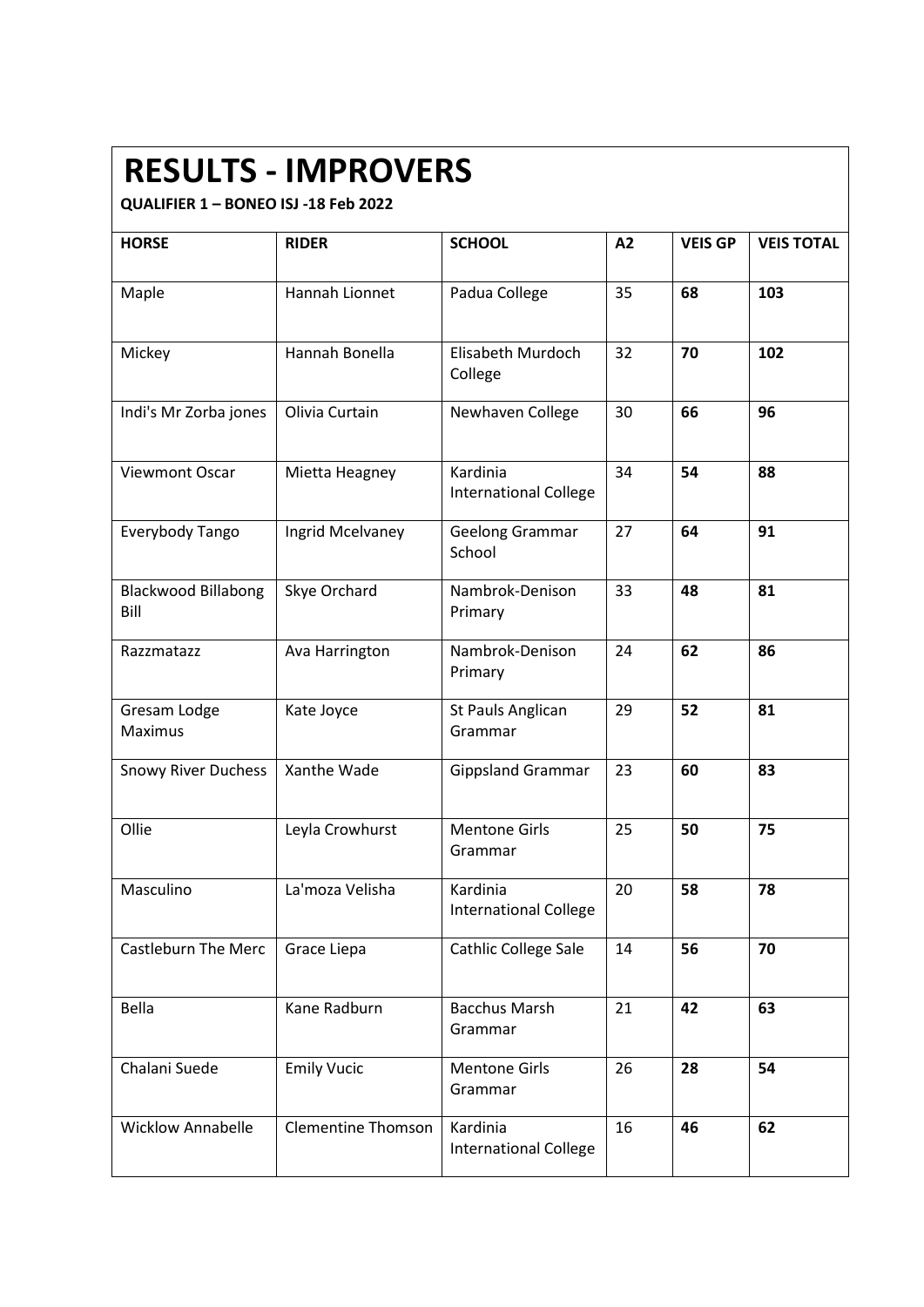| Mystique                             | <b>Eleanor Shephard</b>          | Ivanhoe Grammar                                      | 22             | 34         | 56 |
|--------------------------------------|----------------------------------|------------------------------------------------------|----------------|------------|----|
| Kings Style                          | Amelia Mcdougall                 | St Brigid's Primary<br><b>School Gisborne</b>        | 18             | 36         | 54 |
| <b>Benmore Pizazz</b>                | <b>Sunday Borrack</b>            | The Geelong College                                  | 31             | 10         | 41 |
| Viewmont Arni                        | Claudia Grant                    | <b>Toorak College</b>                                | 28             | 10         | 38 |
| <b>Ballahowe Celtic</b><br>Invader   | <b>William Tucker</b>            | Salesian College<br>Sunbury                          | 12             | 38         | 50 |
| <b>Regents Point</b>                 | Vivien Robinson                  | Haileybury College                                   | $\overline{7}$ | 44         | 51 |
| <b>Hermione Day</b>                  | Alice Darby                      | Ivanhoe Grammar                                      | 13             | 32         | 45 |
| <b>Dixies Miss Holly</b>             | Olivia Sleep                     | Padua College                                        | 17             | 22         | 39 |
| Reassert                             | Gracie Stockdale                 | Peninsula Grammar                                    | 19             | 18         | 37 |
| <b>Snickers Satisfies</b>            | <b>Charlotte Baker</b>           | Kardinia<br><b>International College</b>             | 15             | 20         | 35 |
| Jb Baby                              | Aimelie Jacoby                   | Peninsula Grammar                                    | 4              | 40         | 44 |
| George                               | Eva Erasmus                      | Frankston high<br>school                             | 9              | 30         | 39 |
| Coldstream Summer                    | Eva Robinson                     | Haileybury College                                   | 11             | 24         | 35 |
| Time To Shine                        | Amelia Tsilfidis                 | <b>Melbourne Girls</b><br>Grammar                    | 6              | 26         | 32 |
| Spernovaromeo                        | Alliana Nicholson                | Padua College                                        | 8              | 12         | 20 |
| <b>Ringmaster Hilton</b>             | Freya Berry                      | Newhaven College                                     | 5              | 16         | 21 |
| Jurassic Park                        | Scarlett Ramsay                  | <b>Beaconhills College</b>                           | 10             | 0          | 10 |
| Monsoon                              | Kristin Mackellar                | <b>ACK</b>                                           | $\overline{2}$ | 14         | 16 |
| <b>Glenormiston Balley</b><br>Hooley | <b>Holly Grant</b>               | Ivanhoe Grammar                                      | 3              | 0          | 3  |
| Pegasaus                             | Millie Kaufman                   | Carey Baptist<br>Grammar School                      | 0              | <b>DNS</b> |    |
| Johnny                               | Christian Van Den<br><b>Burg</b> | Mary MacKillop<br><b>Regional Catholic</b><br>School | 0              | <b>DNS</b> |    |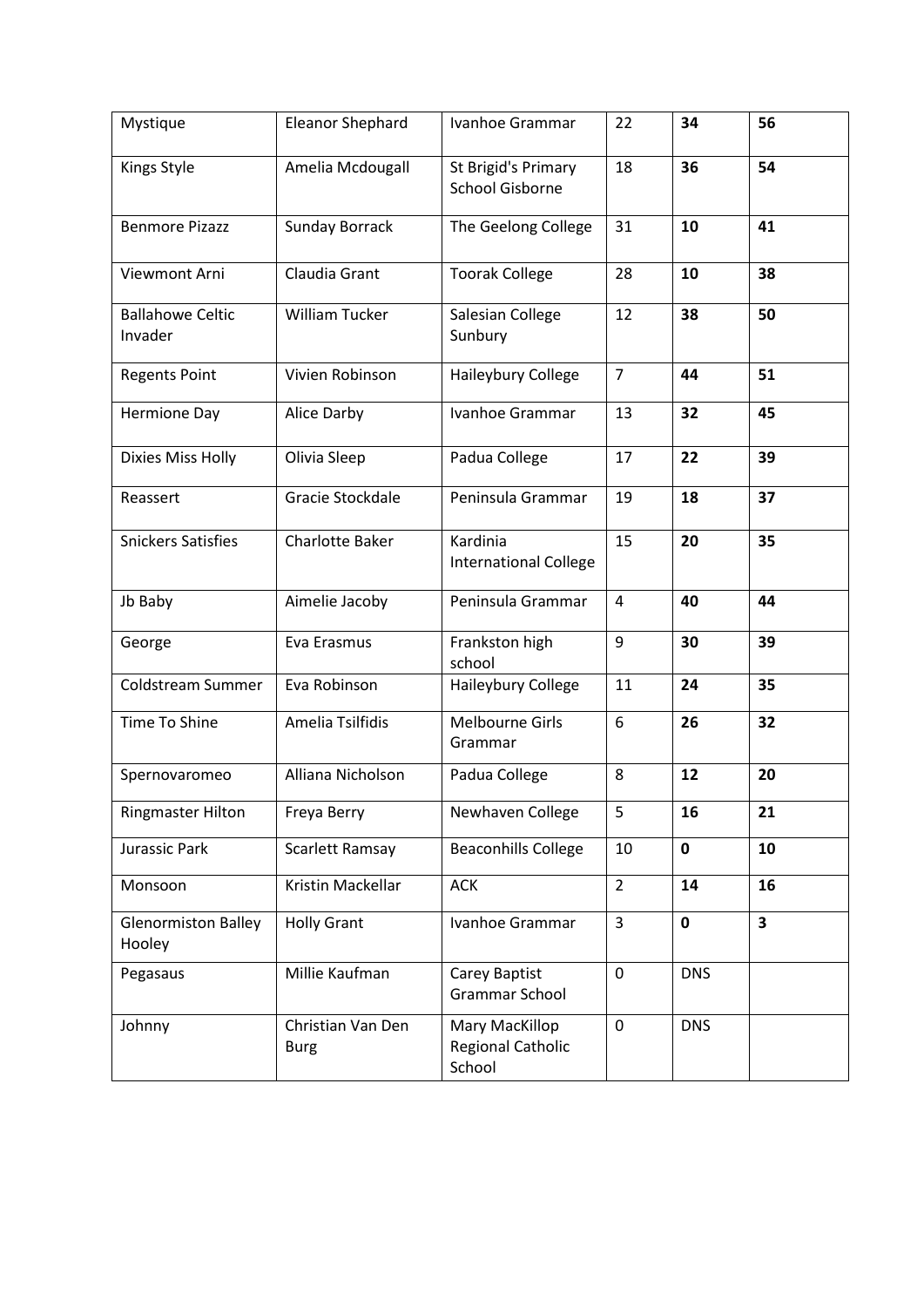# **RESULTS - ENCOURAGE**

| <b>HORSE</b>                    | <b>RIDER</b>         | <b>SCHOOL</b>                            | A2 | <b>VEIS GP</b> | <b>VEIS TOTAL</b> |
|---------------------------------|----------------------|------------------------------------------|----|----------------|-------------------|
|                                 |                      |                                          |    |                |                   |
| <b>Snowy River</b>              | Nevaeh Waetford      | <b>Mcclelland College</b>                | 30 | 68             | 98                |
| <b>Calveston Gossip</b><br>Girl | Isabel Dijkstra      | <b>Toorak College</b>                    | 27 | 70             | 97                |
| Lakevale Stylish<br>Century     | Ella Santry          | <b>Toorak College</b>                    | 26 | 66             | 92                |
| Soap Opera                      | Caitlyn Duncan       | Mullauna College                         | 35 | 46             | 81                |
| Chloe                           | Macey<br>Ramsbotham  | Chairo Christian<br>College              | 31 | 44             | 75                |
| <b>Elephant Rock</b>            | Hannah Lionnet       | Padua College                            | 32 | 42             | 74                |
| Freckles                        | Safari Murphy        | Woodleigh                                | 33 | 40             | 73                |
| Alpha Maroccan<br>Gold          | <b>Emily Watkins</b> | Haileybury College                       | 17 | 60             | 77                |
| Duke                            | Eva Erasmus          | Frankston high<br>school                 | 34 | 24             | 58                |
| Banjo                           | Hannah Gajic         | Kyneton Secondary<br>College             | 13 | 62             | 75                |
| Charlie Brown                   | Sharn Mackenzie      | Lysterfield Primary<br>School            | 15 | 56             | 71                |
| Freemans Lodge<br>Nevada        | Sebastian Fong       | De La Salle                              | 22 | 36             | 58                |
| Persian Holiday                 | Miranda Darby        | Ivanhoe Grammar                          | 14 | 50             | 64                |
| <b>Farleigh Tobermory</b>       | Phaestian Velisha    | Kardinia<br><b>International College</b> | 23 | 32             | 55                |
| Avaley                          | Ruby Oliver          | Elisabeth Murdoch<br>College             | 21 | 34             | 55                |
| Indi                            | Piper Peers          | Padua College                            | 28 | 16             | 44                |
| <b>Rising Son</b>               | Claire Comer         | Dromana College                          | 29 | 14             | 43                |
| Zp Homeless Henry               | Thomas Harrison      | <b>Flinders CCC</b>                      | 6  | 58             | 64                |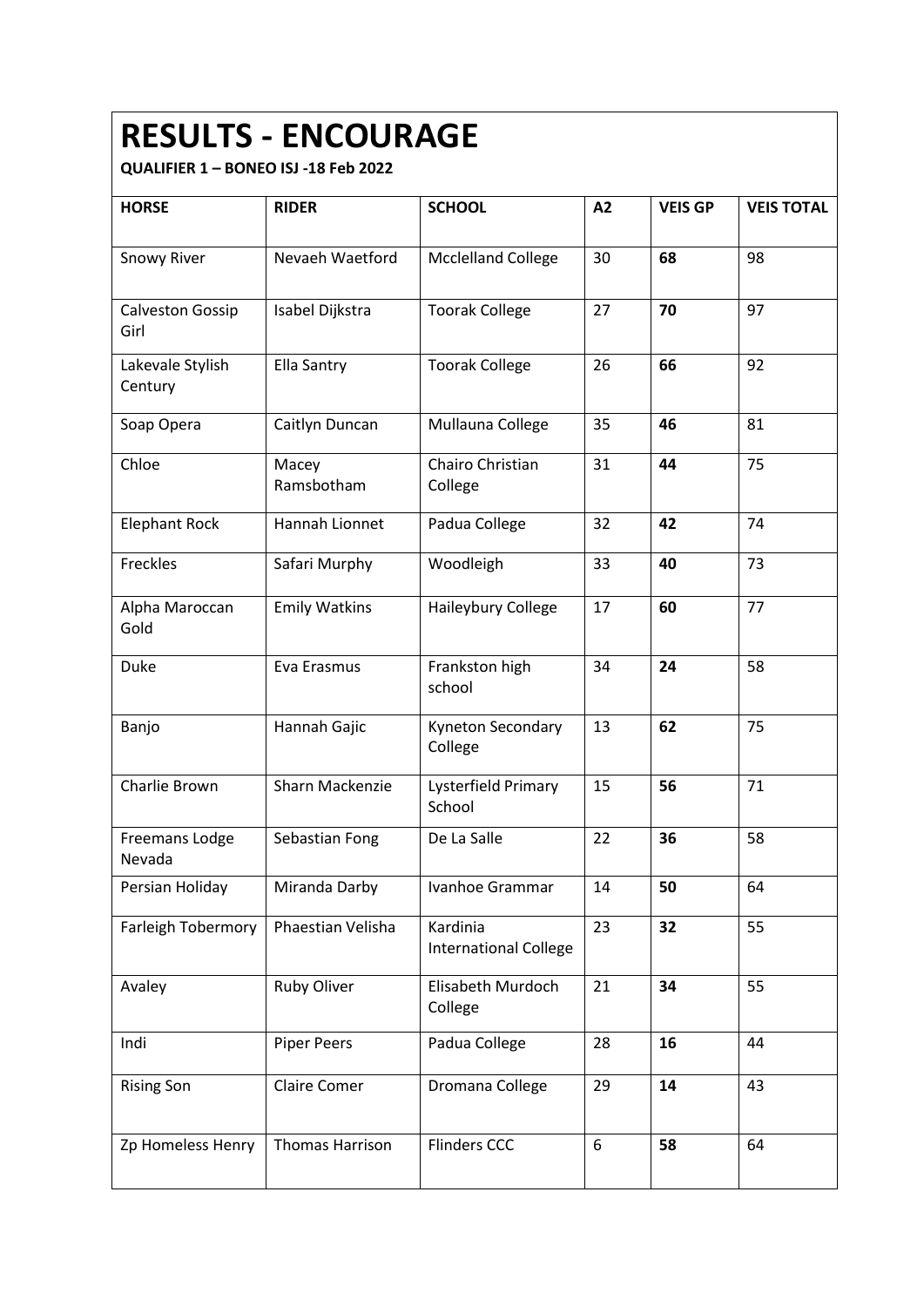| Kristabella Park                  | Jiana Patheyar         | Caulfield Grammar                        | 8              | 54          | 62             |
|-----------------------------------|------------------------|------------------------------------------|----------------|-------------|----------------|
| Victoria secret                   |                        | School                                   |                |             |                |
| Hebrides                          | Ingrid Mcelvaney       | Geelong Grammar                          | 20             | 30          | 50             |
|                                   |                        | School                                   |                |             |                |
| Wehalla Park                      | Sebastian Fong         | De La Salle                              | $\mathbf{1}$   | 64          | 65             |
| Destiny's Delight                 |                        |                                          |                |             |                |
| Dream Time Soda<br>pop            | Marly Wright           | <b>Maribyrnong Sports</b><br>Academy MSA | 5              | 52          | 57             |
| Sondica                           | <b>Esther Foley</b>    | Woodleigh                                | 17             | 22          | 39             |
| Roxy                              | Meyanna<br>Christensen | Newhaven College                         | 18             | 20          | 38             |
| <b>Miss Roxstar</b>               | Mia Harrington         | Chairo Christian<br>College              | 25             | $\mathbf 0$ | 25             |
| Sultan                            | Layla Berry            | Peninsula Grammar                        | $\mathbf 0$    | 48          | 48             |
| Missy                             | <b>Finlay Bowen</b>    | <b>Doncaster Secondary</b><br>College    | 10             | 28          | 38             |
| Slim Shaydee                      | <b>Bonnie Kearney</b>  | Edinburgh College                        | 24             | $\mathbf 0$ | 24             |
| Naaman Valentina                  | Matilda March          | <b>Catholic College Sale</b>             | 4              | 38          | 42             |
| Navajo Jake                       | Katie Alford           | Sacred heart college<br>Kyneton          | 19             | $\mathbf 0$ | 19             |
| <b>Highfield Summer</b><br>Willow | Nadia Serato           | Haileybury College                       | $\mathbf 0$    | 26          | 26             |
| Summer                            | Nellie Tuddenham       | Ballarat grammar                         | 7              | 12          | 19             |
| <b>Bh Sunkissed</b>               | Angela Couper          | Mirboo north<br>secondary college        | 13             | $\mathbf 0$ | 13             |
| <b>Dixie</b>                      | Paige Rewuk            | <b>Balcombe Grammar</b>                  | $\overline{2}$ | 18          | 20             |
| Devlin Park Time<br>will tell     | Maddison Shippen       | <b>Toorak College</b>                    | 11             | $\mathbf 0$ | 11             |
| Ransom Ridge<br>Festival          | Zoe Reiter             | Newhaven College                         | 10             | $\mathbf 0$ | 10             |
| Dazz                              | <b>Karis Hawkins</b>   | Padua College                            | $\overline{3}$ | $\mathbf 0$ | $\overline{3}$ |
| Penmain Parlay                    | Jessica Gregory        | <b>Flinders CCC</b>                      | 0              | <b>DNS</b>  |                |
| Kohdale Tinker                    | Ella Santry            | <b>Toorak College</b>                    | $\mathbf 0$    | <b>DNS</b>  |                |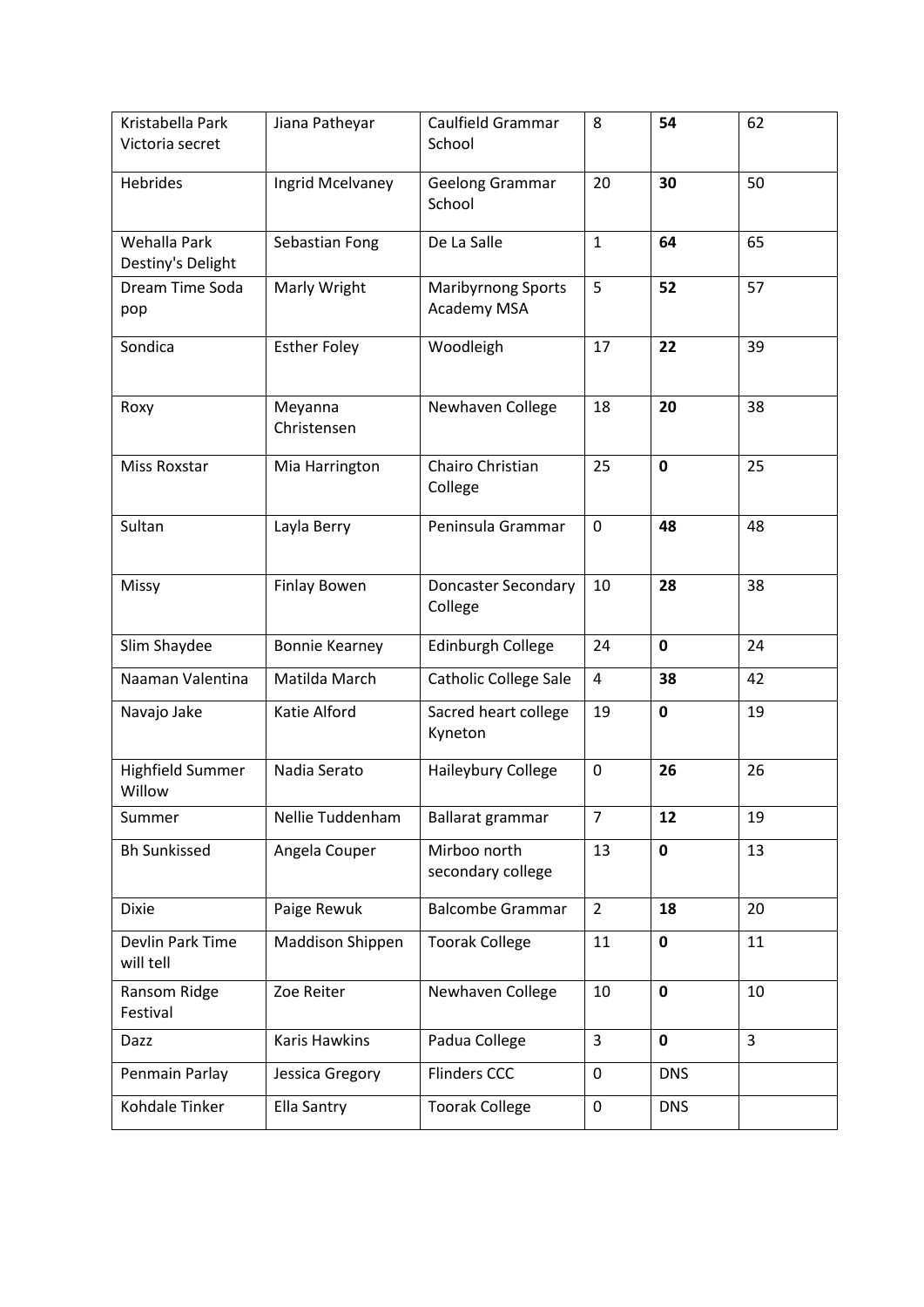## **RESULTS - FRESHMANS**

| <b>HORSE</b>                   | <b>RIDER</b>        | <b>SCHOOL</b>                               | A2 | <b>VEIS GP</b> | <b>VEIS TOTAL</b> |
|--------------------------------|---------------------|---------------------------------------------|----|----------------|-------------------|
| <b>Bobble Gum</b>              | Alannah Heagney     | Kardinia International<br>College           | 35 | 68             | 103               |
| Rachem Legacy                  | Macey Ramsbotham    | Chairo Christian College                    | 33 | 64             | 97                |
| Carisma Park<br>Rose           | Georgia Joyce       | St Pauls Anglican<br>Grammar                | 27 | 70             | 97                |
| <b>Holiday Fling</b>           | Harriet Thomson     | Kardinia International<br>College           | 29 | 66             | 95                |
| Jeremiah Park<br>Zorro         | <b>Macey Briggs</b> | Red Hill Consolidated<br>School             | 32 | 60             | 92                |
| Chesapeake Park<br>Paparazzi   | Amelia Mcdougall    | St Brigid's Primary School<br>Gisborne      | 34 | 50             | 84                |
| lan                            | Saffron Allday      | <b>Beaconsfield Upper</b><br>primary school | 25 | 62             | 87                |
| <b>Bonnie</b>                  | Scarlett Bawden     | <b>Willow Grove Primary</b><br>School       | 31 | 48             | 79                |
| Laceys<br>Coorumbena<br>Callum | <b>Tyler Gamble</b> | <b>Braemar College</b>                      | 26 | 56             | 82                |
| <b>Future Star</b>             | Alexis Ryrie        | <b>Rye Primary</b>                          | 24 | 58             | 82                |
| Bella                          | Olivia Berry        | Newhaven College                            | 28 | 46             | 74                |
| <b>Tamanick Daisy</b>          | Georgia Naughton    | Moorooduc Primary                           | 23 | 52             | 75                |
| Tommy                          | Florence Hodson     | Haileybury College                          | 20 | 54             | 74                |
| Tooravale Jambo                | Paige Huntingford   | Chairo Christian College                    | 22 | 44             | 66                |
| Simeon Amir                    | Laeticia Bourke     | Caul                                        | 19 | 42             | 61                |
| Ziggy                          | Frankie Murphy      | Mt Eliza Primary School                     | 30 | 0              | 30                |
| Kp Warm'n'snug                 | Poppy Waters        | Peninsula Grammar                           | 21 | 0              | 21                |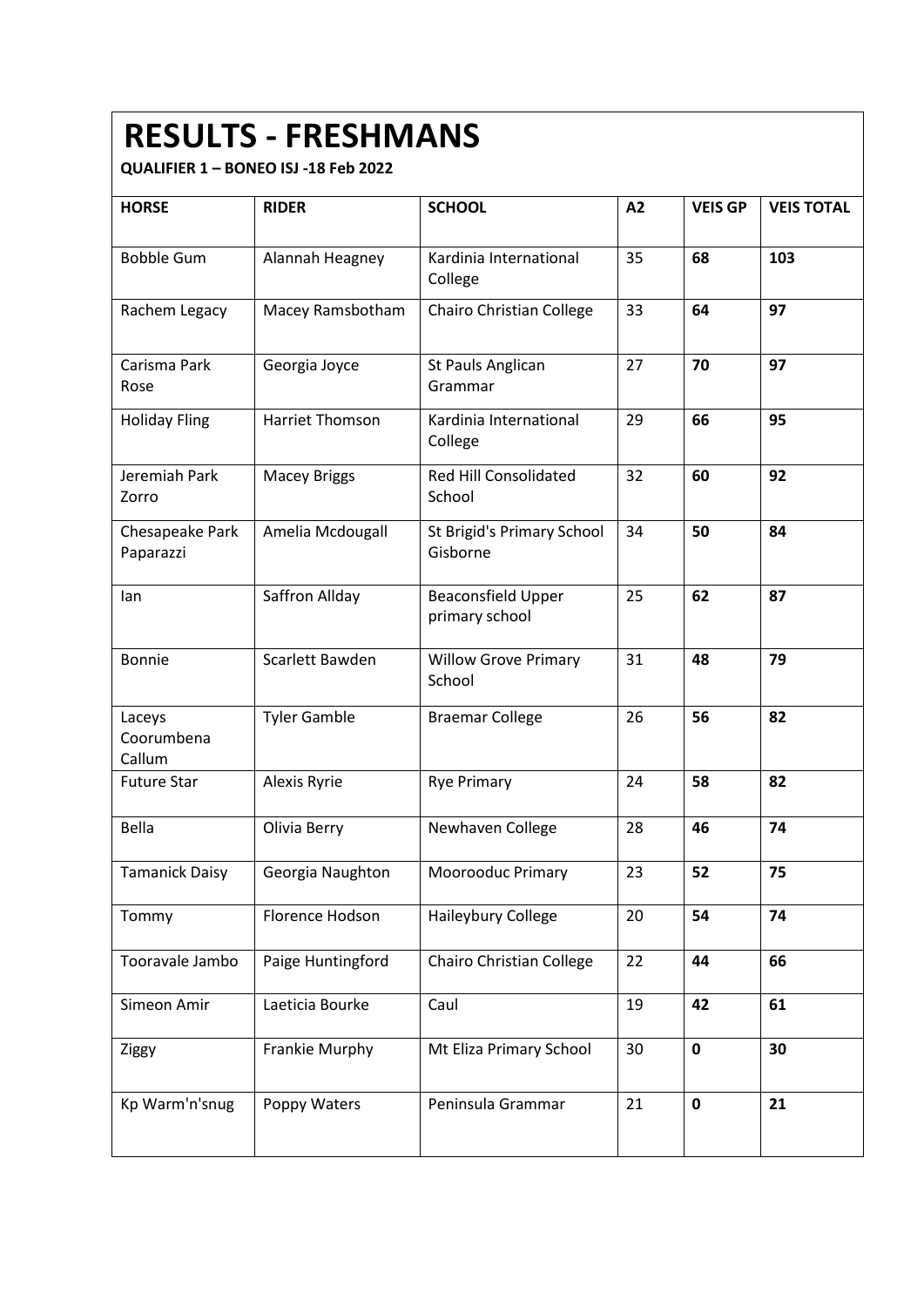#### **RESULTS – OVERALL SCHOOL**

| <b>SCHOOL</b>                          | Round 1        | <b>Round 2</b> | Round 3 | <b>Total</b>   |
|----------------------------------------|----------------|----------------|---------|----------------|
|                                        |                |                |         |                |
| <b>Toorak College</b>                  | 37             |                |         | 37             |
| Kardinia International College         | 27             |                |         | 27             |
| Chairo Christian College               | 24             |                |         | 24             |
| Peninsula Grammar                      | 21             |                |         | 21             |
| Virtual Schools Victoria               | 19             |                |         | 19             |
| Elisabeth Murdoch College              | 19             |                |         | 19             |
| St Pauls Anglican Grammar              | 18             |                |         | 18             |
| Newhaven College                       | 17             |                |         | 17             |
| The Geelong College                    | 17             |                |         | 17             |
| Padua College                          | 16             |                |         | 16             |
| <b>Gippsland Grammar</b>               | 13             |                |         | 13             |
| Haileybury College                     | 11             |                |         | 11             |
| <b>Mcclelland College</b>              | 10             |                |         | 10             |
| <b>Beaconhills College</b>             | 0              |                |         | 0              |
| Nambrok-Denison Primary                | 9              |                |         | 9              |
| Mullauna College                       | $\overline{7}$ |                |         | $\overline{7}$ |
| Sale College                           | $\overline{7}$ |                |         | $\overline{7}$ |
| Melbourne Girls Grammar                | $\overline{7}$ |                |         | $\overline{7}$ |
| <b>Braemar College</b>                 | $\overline{7}$ |                |         | $\overline{7}$ |
| <b>Mentone Girls Grammar</b>           | $\overline{7}$ |                |         | $\overline{7}$ |
| <b>Geelong Grammar School</b>          | 6              |                |         | 6              |
| <b>Red Hill Consolidated School</b>    | 6              |                |         | 6              |
| Ivanhoe Grammar                        | 6              |                |         | 6              |
| <b>Braemar College</b>                 | 6              |                |         | 6              |
| Ivanhoe Grammar                        | 6              |                |         | 6              |
| St Brigid's Primary School<br>Gisborne | 5              |                |         | 5              |